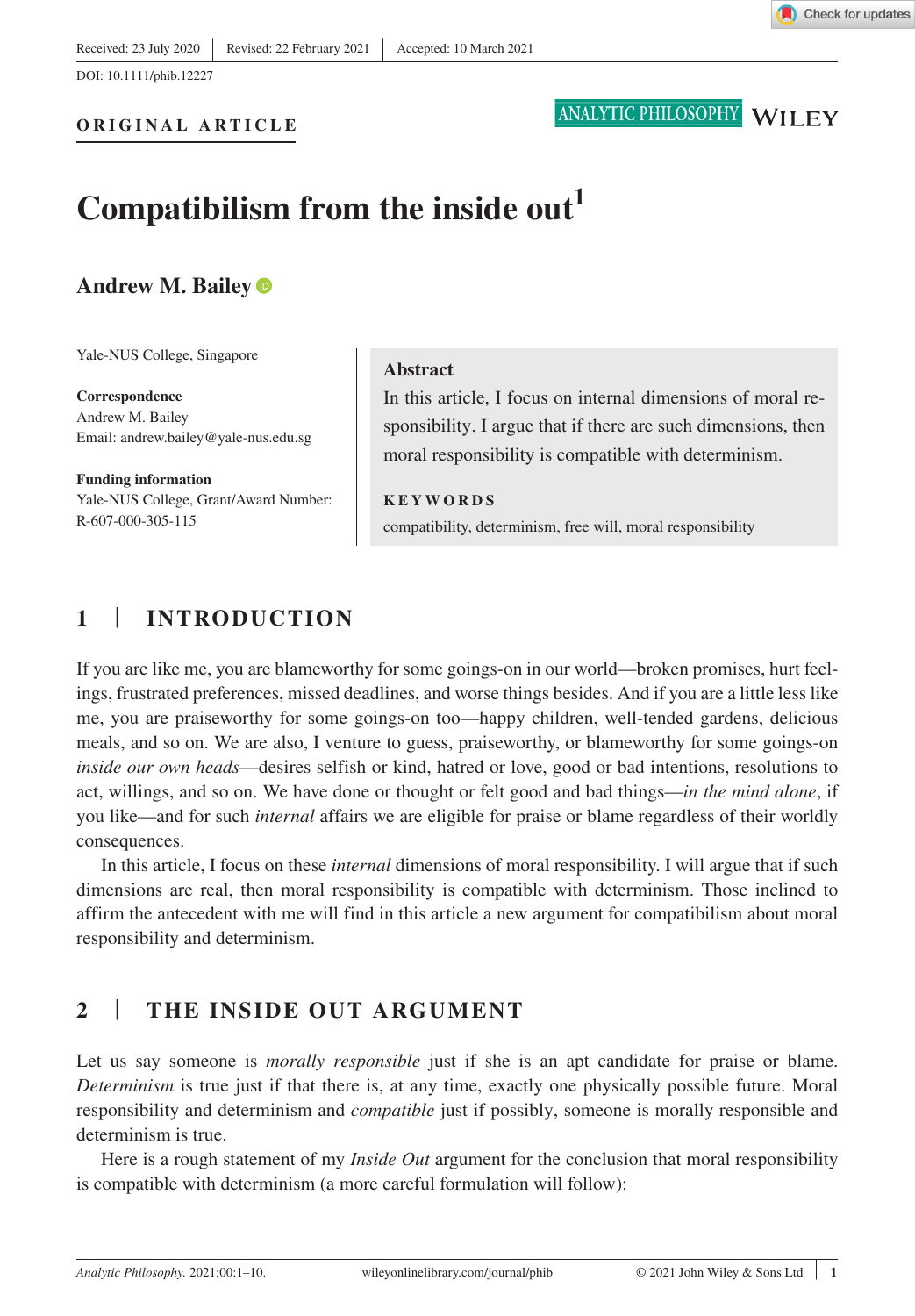There are at least *some* items—facts, objects, properties, states of affairs, events, take your pick that are both internal to us and that are objects of moral responsibility. Internal: they live and move and have their being within our boundaries. In the parlance of our times, the properties we enjoy when and because they're there are *intrinsic* to us. So anything exactly alike us in all intrinsic respects shares these features too. Objects of moral responsibility: they are items for which we are apt candidates for praise or blame.

Consider an unusually *unkind intention* that one Jo harbors in her heart.

Might such an intention be something for which Jo is an apt candidate for blame? It seems so; we often show great perfervidity in blaming people for bad intentions, even ones that do not lead to action. If you do not think bad intentions are appropriate objects for such blame, feel free to replace my talk of intentions in the sequel with some other suitable mental item for which one might be aptly blamed, such as an unkind state or quality of will or a decision or resolution to  $act<sup>2</sup>$ 

Might her bad intention also be intrinsic to Jo? Again, it seems so; Jo's intrinsic duplicates will vary across many dimensions, but all of them will harbor some particularly unkind intention and will therefore be equally apt candidates for blame. To put all this a little differently: if you wanted to change the fact that Jo is blameworthy for her unkind intention, you would need to change something about Jo herself, by eliminating that intention altogether, somehow shifting it around in her mind, or even removing Jo from the picture entirely. Merely dropping Jo into different surroundings would not do the trick.

Determinism, moreover, is not *intrinsic* to us. More carefully, *being such that determinism is true* is not intrinsic to us. If determinism is true that would be at least partly a matter of the *general* structure of space, time, and the laws of nature—and not just a matter of what's going on inside you, or me, or any one of us on her own. Likewise, if determinism is false. This much seems plain. An extension seems plausible too: we (or intrinsic duplicates of us) could exist under either determinism or its denial. To see why this extension is plausible, suppose our world enjoys or suffers under "99.9% deterministic" laws of nature. Such laws do not *guarantee* a unique future given any state of the world at a time, but they do make it *exceedingly* likely that a particular future will in fact unfold. Could something internally just like you have existed, had the laws been "100% deterministic" instead? It seems so. Even though small variations in the laws might make for very big differences in some respect or other (as incompatibilists maintain), they *need not* make for big differences in what is going on *inside* your head and mine.

The theses expressed so far imply compatibilism about moral responsibility and determinism. Where *Jo* is one of us, and *the bad intention* is some bad intention she holds, here is one way to regiment the Inside Out argument:

- 1. *Being morally responsible for the bad intention* is intrinsic to Jo.
- 2. *Whether determinism is true* is extrinsic to Jo (i.e., either *being such that determinism is true* is extrinsic to Jo or *being such that determinism is false* is extrinsic to Jo).
- 3. If *whether determinism is true* is extrinsic to Jo, then Jo has an intrinsic duplicate at a deterministic world.
- 4. Therefore, Jo has an intrinsic duplicate at a deterministic world (from 2 to 3).
- 5. Therefore, Jo has a morally responsible duplicate at a deterministic world (from 1 to 4).
- 6. Therefore, possibly: someone is morally responsible and determinism is true (from 5).

My case for the premises is implicit in the intuitive summary of the argument given above, but I will now make things more explicit and add some extra supporting reasoning for lines one through three; the rest follow by valid deduction.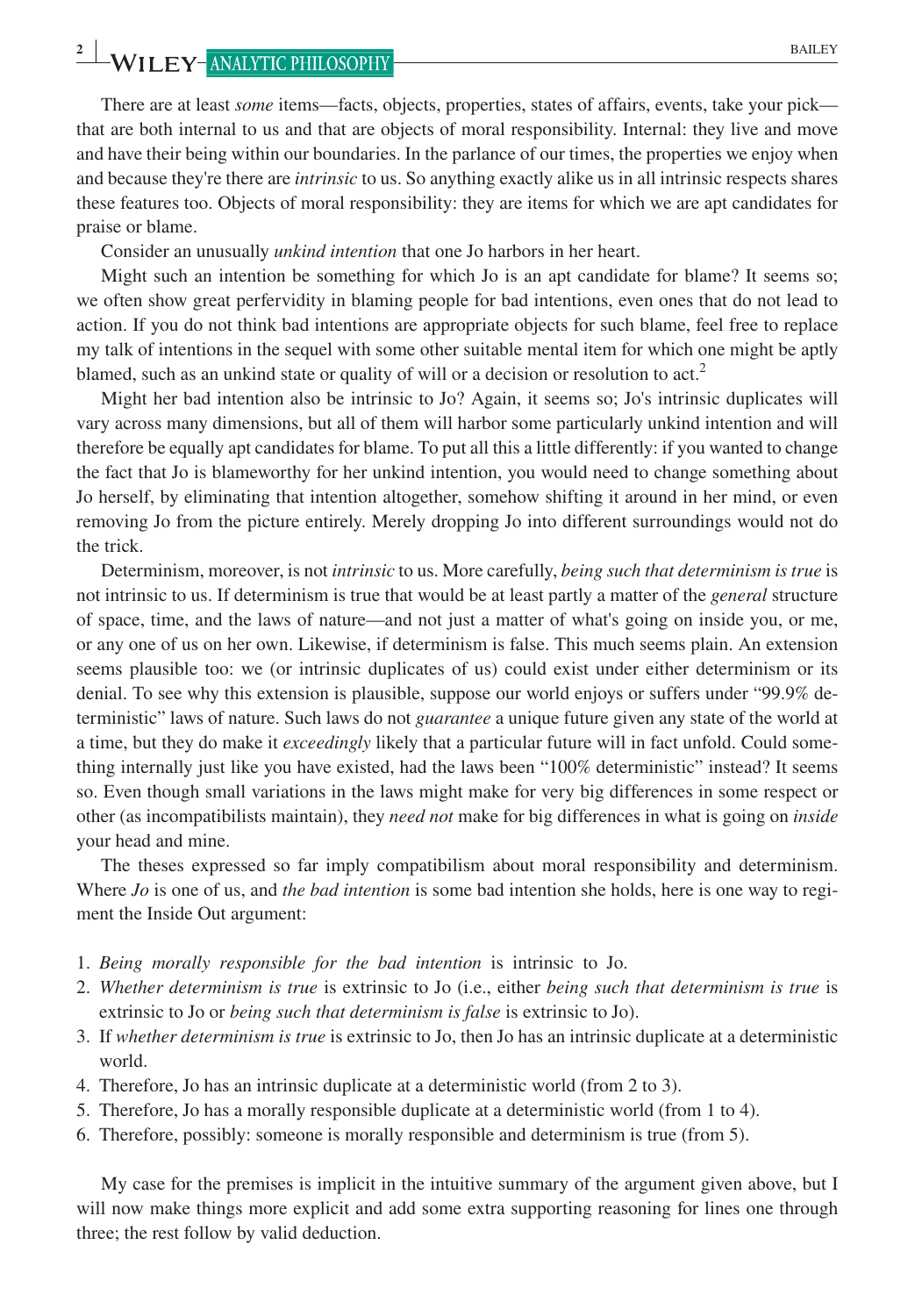## **2.1** | **Premise one: intrinsic responsibility**

Reflect on what might vary given variation in Jo's surrounding circumstances. Shift things around a bit, and the bad intention might have better results in the world; or worse; or no external results at all. But shift as you may, you will not change the bad intention itself. Nor will you change the appropriate stance toward Jo and her bad intention. This is the hallmark of an intrinsic property—it is impervious to external variation. So it is plausible to suppose that Jo's moral responsibility for the bad intention is intrinsic to her. I think this kind of thought experiment supports premise one. But I concede that I have no knock-down *argument* for the premise. That's why it is a premise and not a conclusion. I have no decisive proof. What I *can* do, however, is point out that the premise has already been accepted by some avowed incompatibilists<sup>3</sup> and defend the premise against objections. More on that below.

Many of the items for which we are paradigmatically morally responsible—broken hearts, unjust deaths, cultivated gardens, virtuous children, saved lives, and so on—are *external* to us.<sup>4</sup> You cannot break a promise to someone else, for example, unless someone else is there; but *being such that someone else is there* is not intrinsic to you. Is the "moral responsibility internalism" at play here, then, implausible? Think about moral luck, and you will feel the force of this question. If moral luck—especially "resultant" moral luck—is possible, then variation in external circumstance alone can make for dramatic variation in facts about who is morally responsible for what. I concede these points.<sup>5</sup>

But notice why they do not cut against my argument. There are many plausible cases of extrinsic moral responsibility, like responsibility for breaking a promise—and if moral luck is possible, there are even more cases besides. But I maintain that there are *some* items for which we are responsible that are intrinsic to us. Some disciples of Abelard and Kant seem to think that *all* objects of ultimate moral responsibility are internal to us (mental acts or states of will, for example); but the operative assumption here—that there are *some*—is comparatively unassuming and plausible. The conclusion of the argument is modest too. It does not claim that moral responsibility for *anything at all* is compatible with determinism, just that *someone* could be morally responsible for *something*—even if determinism is true.

I have emphasized that variation of external circumstances does not seem to make a difference to Jo and her bad intention, though it may make a great deal of difference to other worldly matters. This strategy is consonant, I note, with familiar "Frankfurt-style cases," where variation of the presence of a counterfactual intervener—an extrinsic factor—does not seem to make a difference to moral responsibility facts, though it may make a great deal of difference to facts about what the hapless subjects of those cases can do.<sup>6</sup>

## **2.2** | **Premise two: extrinsic determinism**

Whether determinism is true is in part a matter of whether there are laws of nature, and whether they are deterministic or not. I will now argue that premise two may be further bolstered by considering particular accounts of what laws of nature *are*. The considerations below offer independent reasons to affirm the premise.

Laws of nature are said by some—Humeans—to consist in generalizations about and to depend on all the various local matters of fact.<sup>7</sup> Whether it is a law that such-and-such depends on what's going on *all across the cosmos*. Laws thus enjoy a large base, extrinsic to any one item in the legion of concreta that are. So on this account, properties encoding those laws (*being such that it is a law*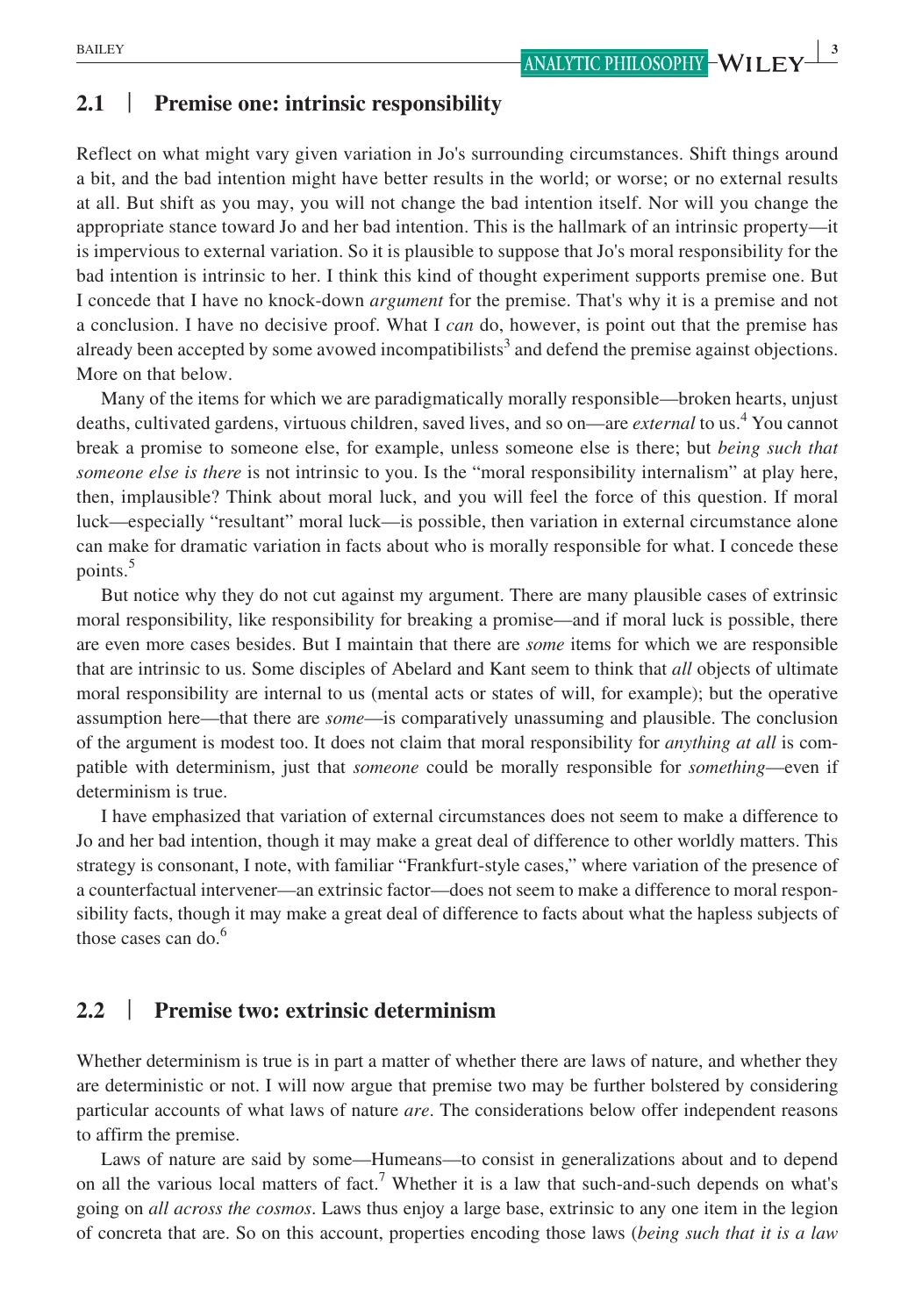*that such*-*and*-*such*, say) are not intrinsic to any particular individual; they are not intrinsic to Jo. Such properties need not even be intrinsic to the cosmos as a whole, for a cosmos exemplifying that property might be duplicated without preserving the property; to get this result, just add in some "extra" reality with counter-instances to *such*-*and*-*such*. 8

Laws of nature are said by others—non-Humeans—to consist in something rather different from the vast mosaic of local matters of fact. Leading candidates include relations between universals or unusually potent generalizations that somehow *govern* local matters of fact.<sup>9</sup> On these accounts, too, properties encoding those laws will be extrinsic to items like Jo. For whether Jo has one of those properties will depend on the universals and their relations or those governing generalization—relations and generalizations quite external to Jo.

Some non-Humean accounts of laws will undercut my case for premise two. Here is one:

Laws are relations between universals. And what a universal *is* consists partly in how it figures into the laws (and the laws into which it figures). Variation in the laws—for example, from indeterminism to determinism—guarantees variation in what universals are instanced. So: if Jo lives under the governance of indeterministic laws, she in fact has no proper duplicate at a deterministic world (and vice versa). That duplicate might *look very much like her*, so to speak, but it will in fact instance distinct universals. All of Jo's features are essentially embedded in a network of indeterministic laws and cannot be instanced in a world with deterministic laws. Here's the payoff. On the package of views being considered here, it is not obvious that, if indeterminism is true, then *being such that indeterminism is true* is extrinsic to Jo. Rather, indeterminism is "built into" Jo because the intrinsic features she enjoys (universals) can be instanced only if indeterminism is true. Jo *could not* have a duplicate at a deterministic world after all  $^{10}$ 

An intriguing objection. I offer three replies.

First, an observation. Note that only on very *specific* packages of views do we have an undercutting objection to premise two. For example: (a) There are universals; (b) A non-Humean view about laws is correct; (c) Laws are relations between universals; (d) What a universal *is* consists partly in how it figures into the laws (and the laws into which it figures); (e) Whether a law is deterministic or not is essential to that law.

No one of these will alone do the trick; my objector needs the Whole Package. If it turned out that incompatibilists had to—to diagnose the error in the Inside Out Argument, I mean—endorse not just one, but *all* of these theses to defend their view that would be a surprising and noteworthy fact.

Second, there seem to be good reasons to doubt the Whole Package. The Whole Package implies that *every* contingent characterization is *maximally* modally fragile—when it comes to determinism and its denial. On the Whole Package, *any* contingent feature instanced in a deterministic world can *only* be instanced at deterministic worlds; and so also for features instanced in indeterministic world. I grant that some degree of modal fragility seems right. Change the laws a lot and you will surely change what universals are instanced. But must *any* variation in the laws guarantee variation in what universals are instanced? This is less plausible. Suppose it is a law that *F is 99*.*9999% likely to be followed by G* and that there are some Fs. Must we insist that the laws *could not* have instead dictated that *F is 100% likely to be followed by G*, in a world with some Fs? I do not think so. And so I am unconvinced of the Whole Package.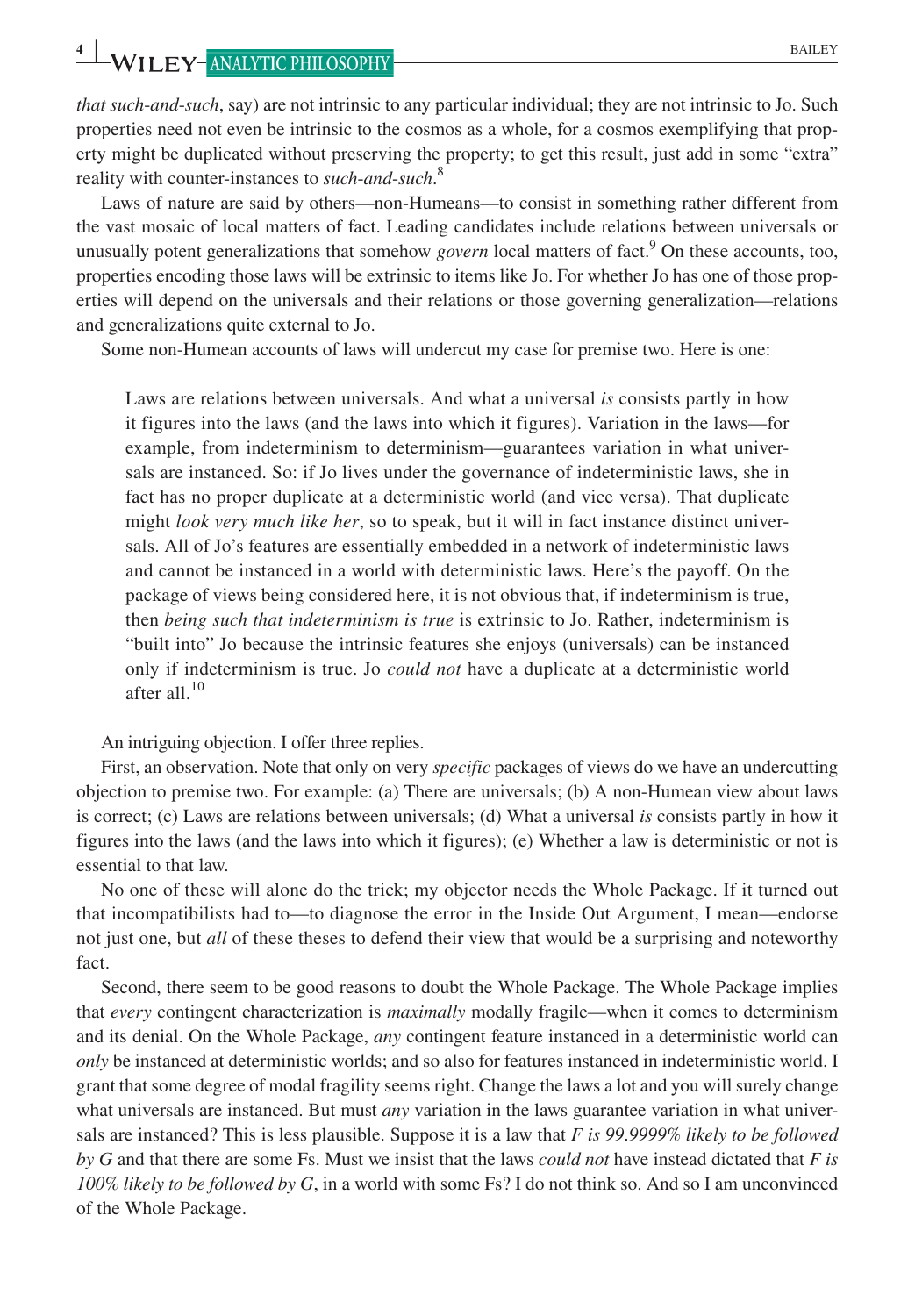## **2.3** | **Premise three: Duplication**

Premise three is, I shall suppose, true by definition—or something like that. It is an instance of a general and axiomatic relation between intrinsicality, extrinsicality, and duplication: if a (contingent) property is extrinsic to an item, then there are worlds containing a duplicate of that item without the property.11 I am here assuming that *being such that determinism is true* or *being such that determinism is false* would only contingently characterize Jo—determinism is a thesis that is both possibly true and possibly false, and Jo could exist in either case. Necessitarians—who maintain that, of necessity, all truths are necessary truths—will not accept this assumption. But that is not quite relevant to the Inside Out argument. For necessitarians who accept the possibility of moral responsibility are already committed to compatibilism; if *x* is a necessary truth and *y* is possibly true, then the conjunction of *x* and *y* is also possibly true.

For ease of initial presentation, premises two and three deploy "whether determinism is true"—not exactly a canonical and transparent name for a property (unlike, say, "being such that determinism is true"). To see why this obscurity is not damning, notice two cases and what follows. Either determinism is true, or it is not; that is, Jo either has the property *being such that determinism is true*, or has the property *being such that determinism is false*. If she has that former property, then we already have a case of someone who is morally responsible despite determinism's being true. If she has the latter property, then it is her duplicate (at a deterministic world) who supplies us with the needed case of someone who is morally responsible despite determinism's being true. Either way, the conclusions follow.

## **3** | **OBJECTIONS**

I have already recommended the premises. Let me now clarify and defend them. My goal is to show that the Inside Out argument—even if not decisive—is still plausible, lends support to its conclusion, and raises the price of the theory that determinism is *in*compatible with moral responsibility.12

*Objection 1*: We are much more modally fragile than the argument presupposes. For were the laws different in any respect, we would not exist at all. The same applies to Jo; jigger with the laws, and she would cease to be. Or, more modestly, we cannot be confident that Jo could exist under different laws, and so should not affirm a premise requiring as much.

*Reply*: My premises do not require that *Jo herself* could exist under both determinism and its denial, just that she has intrinsic duplicates that are impervious to such alterations in the laws. For the objection to succeed, it must say that no *duplicate* of Jo could exist at all under different laws, and this form of essentialism is not nearly so compelling.

*Objection 2*: The third premise appears to rely on a principle of recombination, according to which distinct patches of reality may be freely recombined. So, the thought goes, since the patches of reality that fix whether determinism is true or not are distinct from Jo's own patch, there are worlds with Jo's patch intact in which the determinism-fixing patches vary. But this principle of recombination is false. Here's one counterexample among many: An all-powerful, all-loving, and all-knowing deity is incompatible with sufficiently and gratuitously evil patches, even though such evil patches are distinct from any deity's patch.

*Reply*: A Ludovician principle of recombination may indeed support premise three. But that is not why *I* recommend premise three. I do not appeal to any wholly general principles here. I affirm premise three, instead, because—though "turning determinism on or off" *could* make for rather big differences in a world—it *need not* make for *internal* ones.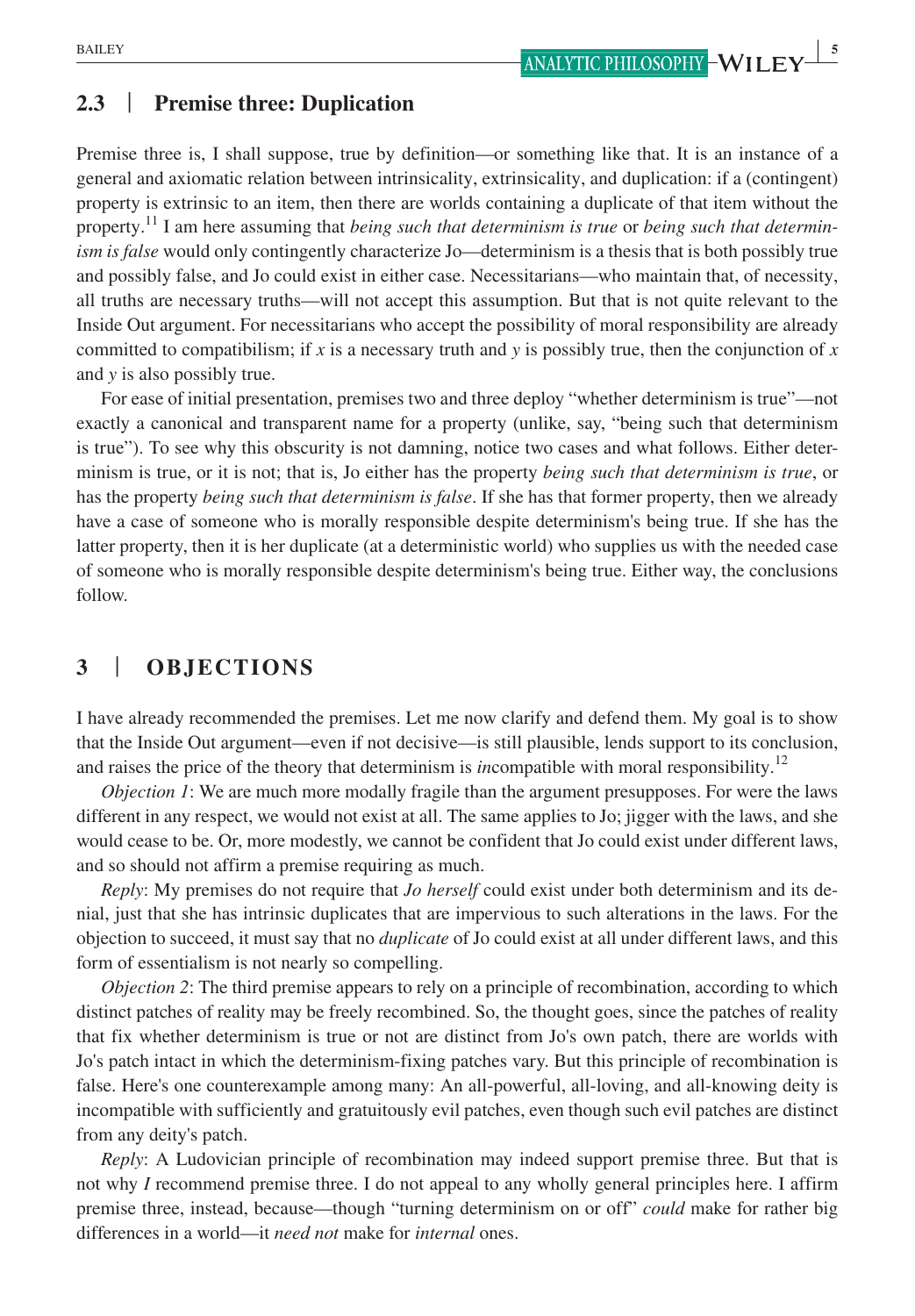*Objection 3*: The first premise presupposes that someone is morally responsible for something. But this is dubious and at least dialectically infelicitous, given the growing prevalence of skepticism about moral responsibility.

*Reply*: Those who are convinced that moral responsibility is *impossible* may find little to like in my argument. If you are one of those skeptics, I recommend that you take my argument as advancing this interesting conditional with a false antecedent: *if* moral responsibility is possible, then it is compatible with determinism.

More modest forms of skepticism (according to which, for example, moral responsibility is *rare* or merely *contingently* absent) are compatible with the substance of the argument. For example, instead of looking for *actual* cases of responsibility, we could simply suppose that they are *possible*, and run the argument accordingly.

*Objection 4*: The Inside Out argument presupposes a *snapshot* theory of moral responsibility, according to which the factors by virtue of which someone is morally responsible could all be captured in a momentary snapshot of her intrinsic states. Such a theory is, at any rate, the most promising way of motivating premise one. But incompatibilists (and others) have long rejected snapshot theories, and for good reason. It is not just your internal states that make you morally responsible; it also matters *how you got into those states*—whether by manipulation or free choice, for example.

*Reply*: premise one does not require that *being morally responsible for the bad intention* is intrinsic to Jo at exactly one moment; nor should it be read as though it were indexed to a time. For a property can be intrinsic to something even if not *temporally intrinsic* to the thing at some moment or other. That Spot the Spaniel is *spotted at t and not*-*spotted at t\**, for example, is intrinsic to Spot, even though it is neither temporally intrinsic to Spot at *t* nor at *t*\*. Think of *being morally responsible for the bad intention*, then along those lines: it is intrinsic to Jo (or to her *total history*, if you like), even if it requires that she be in various states at various distinct times.

Objection 4 may be remixed. Perhaps, the problem is that moral responsibility has a historical condition that requires environmental cooperation. And any condition that requires environmental cooperation is not intrinsic. That moral responsibility involves such historical or environmental conditions may even be a consequence of a general theory.

*Reply:* that compelling theories of moral responsibility are incompatible with premise one is some evidence against it. But the premise may retain its plausibility. Consider someone who is a paradigm of moral responsibility for some mental item, like a bad intention. Would every intrinsic duplicate of that paradigm also be morally responsible, even if in a different environment? I think so. And I think reflection here supports premise one, even if various recondite theories of moral responsibility tell against it. We need not reason only from the top down—from theory to a judgement about cases. We may, instead, reason from the bottom up—from a judgement about cases to some more abstract theory.

*Objection 5*: The Inside Out argument slides all-too-quickly from "the bad intention is intrinsic" to "Jo's blameworthiness for the bad intention is intrinsic." Why should the former entail the latter? There might, after all, be conditions on moral responsibility that are extrinsic; an epistemic condition on moral responsibility, for example, might require knowledge of something or other—a paradigmatically extrinsic state.

*Reply*: The slide is warranted, at least in the present case. Suppose Jo is indeed responsible for the bad intention, and that the bad intention is intrinsic to Jo. How could we remove Jo's responsibility? It seems to me that we would have to re-arrange, somehow, Jo's internal makeup, whether by removing the bad intention or radically restructuring its place within her internal economy. On extrinsic epistemic conditions on moral responsibility: if there are such requirements, they most plausibly hold with respect to *external* objects of moral responsibility, like the worldly consequences of one's choices. But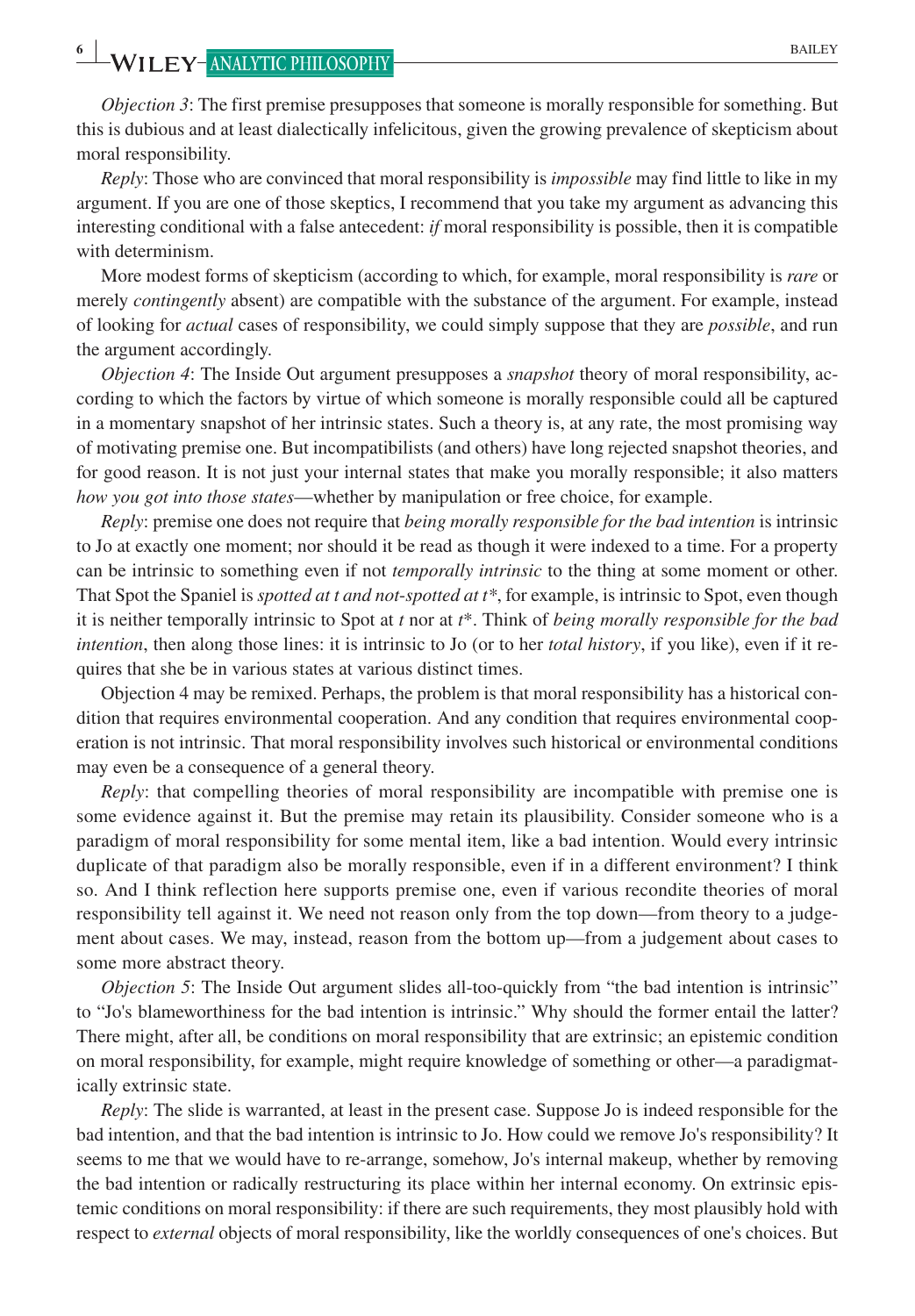**EXECUTE 2** *ANALYTIC PHILOSOPHY* **7** *ANALYTIC PHILOSOPHY* **7** *PHILOSOPHY* 

external objects of moral responsibility are not at issue here, and so requirements on such are not at issue either.

*Objection 6*: The Inside Out argument, roughly, has an *internal* move (slogan: "moral responsibility is intrinsic") and an *external* move (slogan: "whether determinism is true is extrinsic"). But these moves cut against each other. Once you have given the incompatibilist good reason to accept one move, you will have given her equally good reason to reject the other. Any incompatibilist who agrees with you, for example, that moral responsibility is intrinsic must disagree with you about the extrinsicality of whether determinism is true.

*Reply*: In a way, I agree with the objection. For it points out an undeniable feature of valid arguments. When some premises  $p$  and  $q$  imply a conclusion  $c$ , there will always be a valid argument proceeding from not-*c* and *p* to not-*q*. But despite the fact that valid arguments can always be *flipped* in this way, they still have some uses. I will note three.

First, they expose the implications of accepting various premises or denying various conclusions. Even when they do not *convince*, they still *clarify* various logical connections. The Inside Out argument points to a heretofore hidden cost of incompatibilism about moral responsibility and determinism: denying one or more plausible—or at least, reasonable—premises about which features are intrinsic.

Second, they can persuade *neutral* audiences to accept the conclusions. Even if no *incompatibilist* will accept my premises, the case I have made for them shows that they—and the conclusions they entail—can be reasonably accepted by those not already committed to incompatibilism.

Third, they can give audiences, neutral or otherwise, reason to *increase confidence* in their conclusions, thereby coming closer to, if still a bit short of, full confidence, belief, or acceptance. You might be such a reader. If so, you should lean more toward compatibilism now than you did before reading this article.

I, for one, find the premises plausible enough, and so I accept the conclusion that someone could be both morally responsible and determined.

## **4** | **THE PROSPECTS FOR COMPATIBILISM**

Wise compatibilists will do two things. First, they will give a diagnosis of where, exactly, incompatibilist arguments go wrong. Second, they will give positive account of how, exactly, compatibilism could ever be true. This article does not help much when it comes to the first task. But it does offer helpful pointers—and some cautionary notes—for philosophers interested in the second.

I imagine a compatibilist theory of moral responsibility beginning inside and working outwards. If we could be morally responsible for at least some of the goings-on in our heads—as the argument of this paper suggests, and even if determinism is true—then perhaps such are the *basic* cases of moral responsibility. Non-basic cases (for example, moral responsibility for the *consequences* of one's intentions, which consequences roam free of our heads) may impose additional metaphysical requirements (for example, suitable and foreseeable connection with basic cases of moral responsibility, as when an intention bears external fruit in just the right way). This, in turns, raises interesting questions about what that suitable connection must be, and whether *it* is compatible with determinism.

Here is a suspicion. Basic cases of moral responsibility are indeed compatible with determinism; even if determinism is true, we could be morally responsible for goings-on in our heads (or minds, if you prefer). Compatibilism about moral responsibility and determinism is therefore true. But *non*basic cases are more metaphysically demanding, and their demands are not so obviously satisfied. It remains an open question whether *they* could ever come to be—whether in worlds where the past and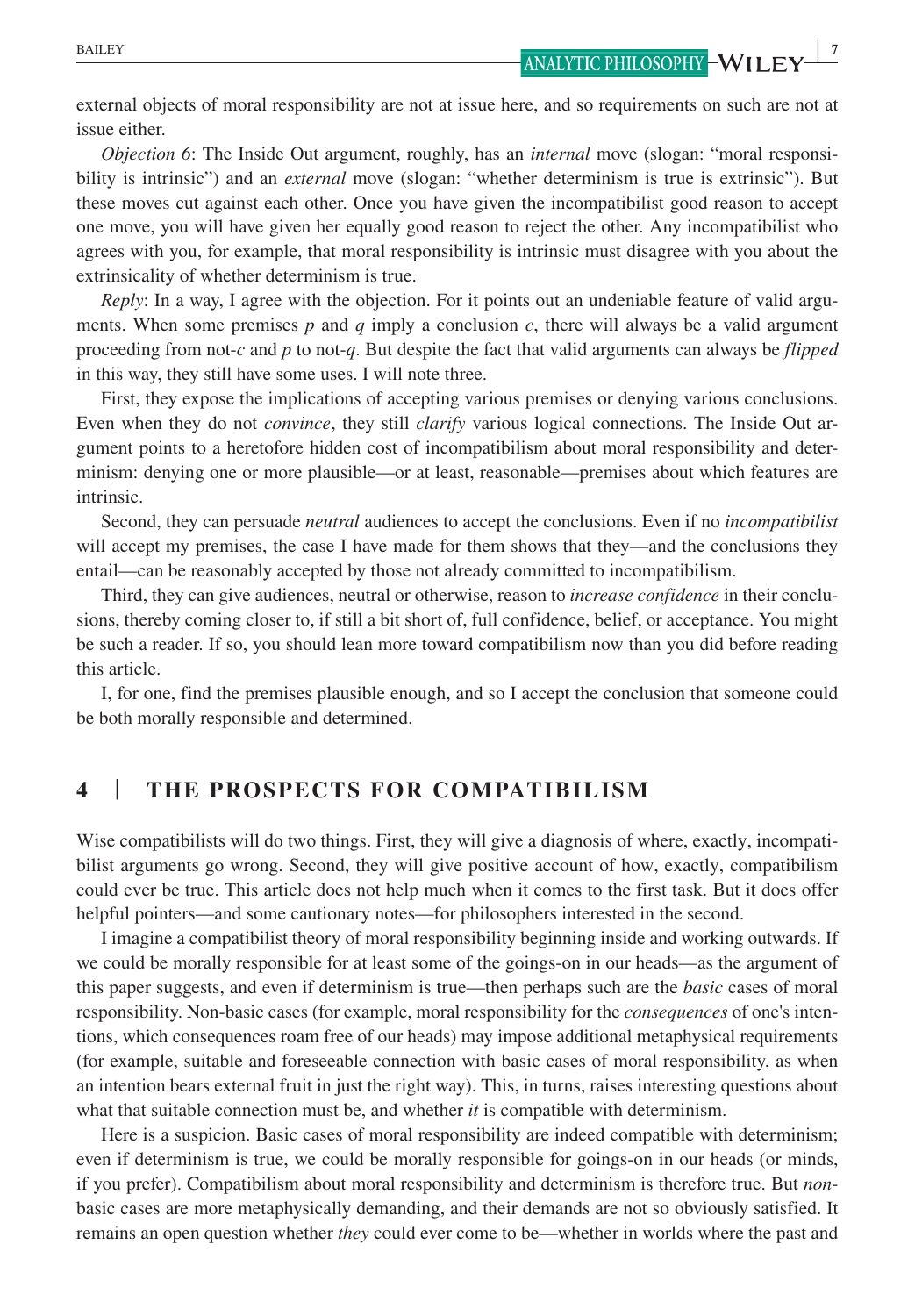laws conspire to fix our fate, or in worlds where they do not and where we are left to own devices. The position defended in this article is thus amenable to various flavors of skepticism about moral responsibility, including even the conviction that no one is ever blameworthy or praiseworthy for any worldly consequences of her internal states.

## **5** | **CONSEQUENCES AND CONNECTIONS**

Suppose the Inside Out argument is sound. What then? Does it matter? And how does all of this bear on those old chestnuts about liberty and necessity—or free will and determinism? I will close with tentative answers to these questions.

Here's one reason to care about the fate of the Inside Out argument. If you are like me, you do not just praise and blame people. You are probably—at least sometimes—rather enthusiastic about all that. We *like* to judge each other. It *feels good* to toss a little disapprobation in the direction of evildoers, to give a raucous cheer when someone does right. The incompatibilist about moral responsibility and determinism thinks we can reasonably do this *only if determinism turns out to be false*. After all, on her theory, if determinism is true, then no one is responsible for anything. The incompatibilist thus maintains that moral responsibility depends on a particular physical or metaphysical hypothesis. If my argument is correct, our status as moral responsible creatures (and by extension, our practices of praising, blaming, and so on) is not in so precarious a position.<sup>13</sup> Even when Athena herself whispers to you that determinism is true, you need not concede that no one is responsible for anything, nor need you stop praising and blaming. I will not say this is *good* news without qualification. But for those inclined toward praise and blame, the Inside Out argument brings some comfort.

The comfort needs qualification. I have distinguished basic (internal) and non-basic (external) cases of responsibility. I have also suggested that the Inside Out argument establishes only that the basic cases are compatible with determinism. We could be apt candidates for praise or blame *in those basic and internal cases*—even given determinism. Our moral responsibility in those cases is impervious to determinism. It does *not* follow that could be apt candidates for praise or blame *in non*-*basic and external cases*, given determinism. Our moral responsibility in non-basic cases *need not* be impervious to determinism. So if determinism is a live hypothesis—one we might well discover in the course of physical, metaphysical, or theological inquiry—then my qualified comfort is this: go ahead and keep on praising and blaming people for the goings-on in their heads. You need not worry then about whether determinism is true. But be much more reserved about praise and blame for the worldly consequences of those goings-on; and, absent further argument, be prepared to give up on blaming or praising in those non-basic cases should it ever turn out that determinism is true.

For all the Inside Out argument teaches us, of course, there may be *other reasons*—independent of determinism, I mean—to be skeptical about moral responsibility. Here, then, is another reason to care about that argument. If it is sound, then those interested in evaluating praise and blame have reason to investigate these *other reasons*. There are purely philosophical questions here. For example: what relations between intentions, beliefs, desires, resolutions to act, willings, and other mental states make for internal and basic cases of moral responsibility? And what could possibly extend our responsibility out there into the external world in non-basic cases? There are empirical or scientific questions as well. For example: do those relations *in fact* obtain? How about the factors that might extend our responsibility out into the world—do those factors *in fact* obtain? The Inside Out argument, then, points us in interesting and productive directions for future research.

The Inside Out argument offers no *direct* and *conclusive* answers to venerable (or ancient, at any rate) questions about free will and determinism. But it does have some implications here as well.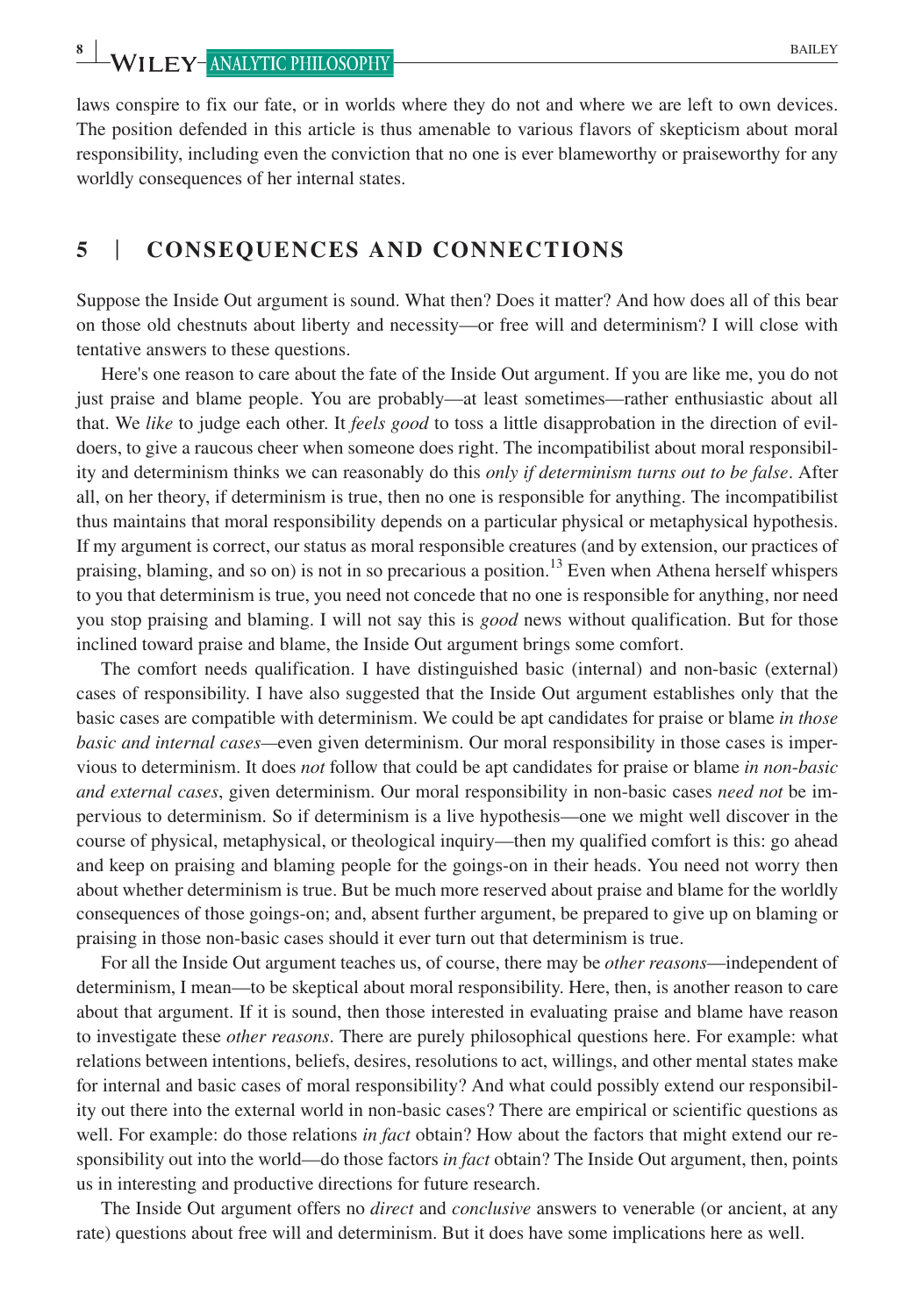I am here neutral on the question of how to best understand free will, and in particular, whether free will is *being able, in a given situation, to exercise the logically strongest kind of control necessary for moral responsibility* or whether it is, instead, *being able, in a given situation, to do something or to not do it*. I note that on the former account—but not on the latter—having free will is plainly necessary for being morally responsible.

If moral responsibility *requires* free will—if, necessarily, someone is morally responsible for something only if she, at some time or other, has free will—then the Inside Out argument shows that free will is indeed compatible with determinism. This consequence follows by elementary modal reasoning: if *x* entails *y* and the conjunction of *x* and *z* is possibly true, then the conjunction of *y* and *z* is also possibly true). So given this consequence, those of us who care a great deal about whether we have free will can adopt the irenic stance explained above. We need not worry about some dramatic discovery in physics, metaphysics, or theology—that determinism is true, I mean—and its possible implications for our freedom.

If free will is *not* required for moral responsibility, then I think the Inside Out argument suggests something a little more peculiar. Perhaps, we can rest a little easy when it comes to moral responsibility. But we cannot rest so easy when it comes to free will. Should this bother us? It should, I submit, *only if* free will is required for or makes possible good things wholly disjoint from moral responsibility. Possible candidates for this office include genuine love, real relationships, and meaning in life. The Inside Out argument, then, recommends that philosophers continue thinking about free will, not just in relation to determinism or moral responsibility, but also with an eye toward other goods it might enable.

#### **ORCID**

*Andrew M. Bailey* <https://orcid.org/0000-0002-6030-4896>

#### **FOOTNOTES**

<sup>1</sup> I have subjected many to nascent versions of the arguments defended here. For advice and trenchant criticism, I thank anonymous referees, Alex Arnold, Nathan Ballantyne, Justin Capes, Justin Coates, EJ Coffman, John Martin Fischer, John Hawthorne, Garrett Pendergraft, Alex Pruss, Josh Rasmussen, Mike Rea, Brad Rettler, Michael Robinson, Amy Seymour, Alex Skiles, Philip Swenson, Patrick Todd, Neal Tognazzini, Peter van Elswyk, Fritz Warfield, Dean Zimmerman, and an audience at Yale-NUS College. Astute readers might guess that many of the ideas in this article are inspired by John Martin Fischer and the semi-compatibilist program he's advanced over the last few decades. Such guesses would be correct.

 $2^2$  For helpful discussion of the kind of mental items for which we can be morally responsible, see Smith (2005) and (2008).

 $3$  See, for example, Pruss (2019).

<sup>4</sup> For arguments that everything relevant to moral responsibility is internal us and that we are morally responsible *only* for inner willings, see Khoury (2018).

 $<sup>5</sup>$  Premise one is consistent, then, with the arguments in Ciurria (2015). Those arguments establish</sup> at most that many (but not, of necessity, *all*) cases of moral responsibility involve the external world in various ways. My premise is similarly consonant with, but does not require, strongly internalistic views about moral responsibility like that in Zimmerman (2016) and (2017).

6 Frankfurt (1969).

 $<sup>7</sup>$  Lewis (1986).</sup>

<sup>8</sup> Humeans about laws may have special reason to resist my first premise. For on those views, Jo's *abilities* may well depend on all sorts of extrinsic matters of fact (e.g., whether her environment